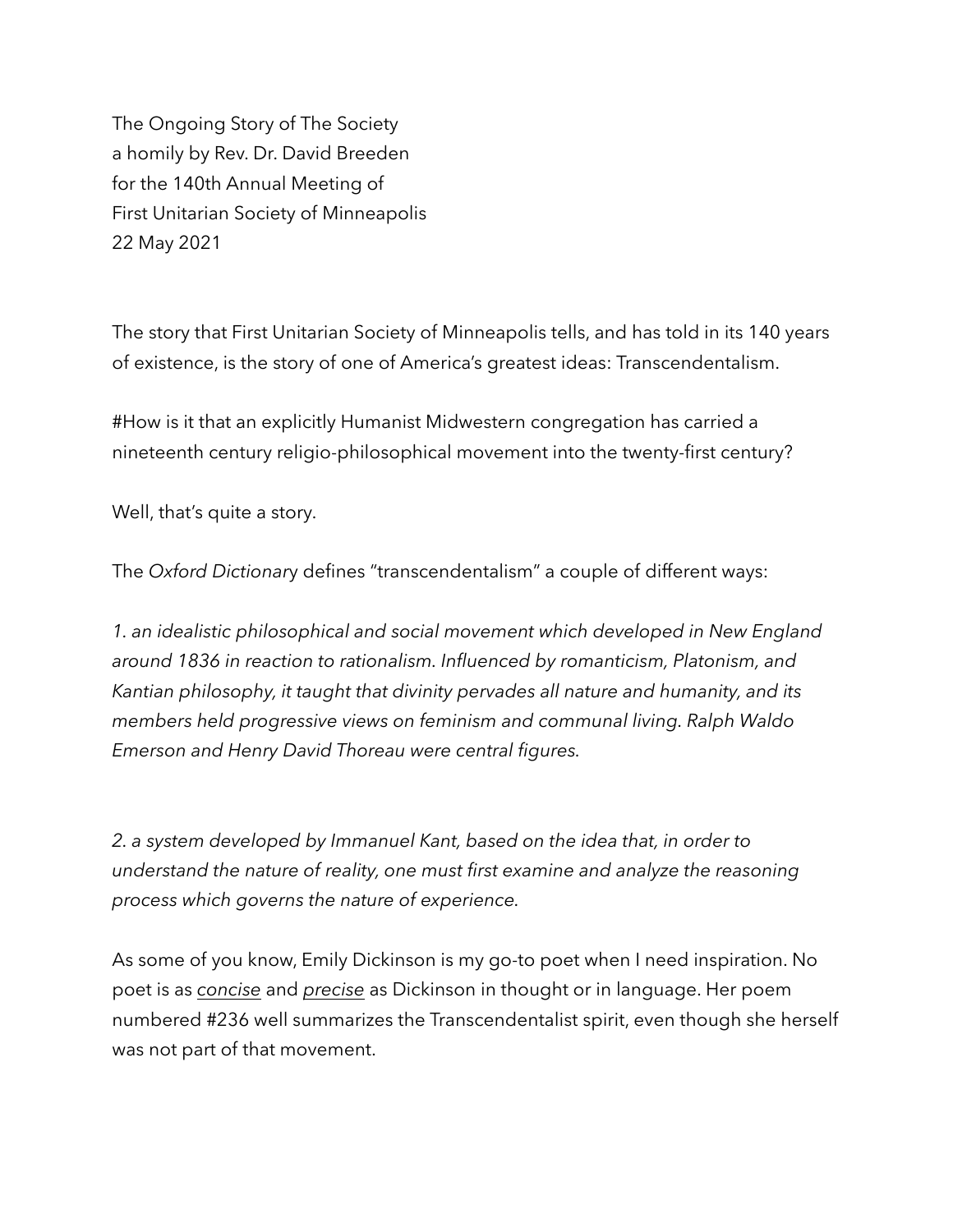And that's one of the points I want to make today: #First Unitarian Society is one of the keepers of the Transcendentalist spirit *because* we are way more radical than those nineteenth century radicals, and we're *way more* radical in our thinking than most Unitarian Universalists and liberal church folks today.

The poem goes like this:

Some keep the Sabbath going to Church— I keep it, staying at Home— With a Bobolink for a Chorister – And an Orchard, for a Dome –

Some keep the Sabbath in Surplice – I, just wear my Wings – And instead of tolling the Bell, for Church, Our little Sexton – sings.

God preaches, a noted Clergyman – And the sermon is never long, So instead of getting to Heaven, at last – I'm going, all along.

Now, Emily was an introvert, admittedly. Even more of an introvert than I am. Which is saying something. But as the weeks turned to months this past year, and the Society's building stayed shut, I couldn't help thinking of this poem, and how Emily phrases it:

Some keep the Sabbath going to Church— I keep it, staying at Home—

#We Humanists don't go to church out of obligation. We don't go to please a god. We go because we don't plan on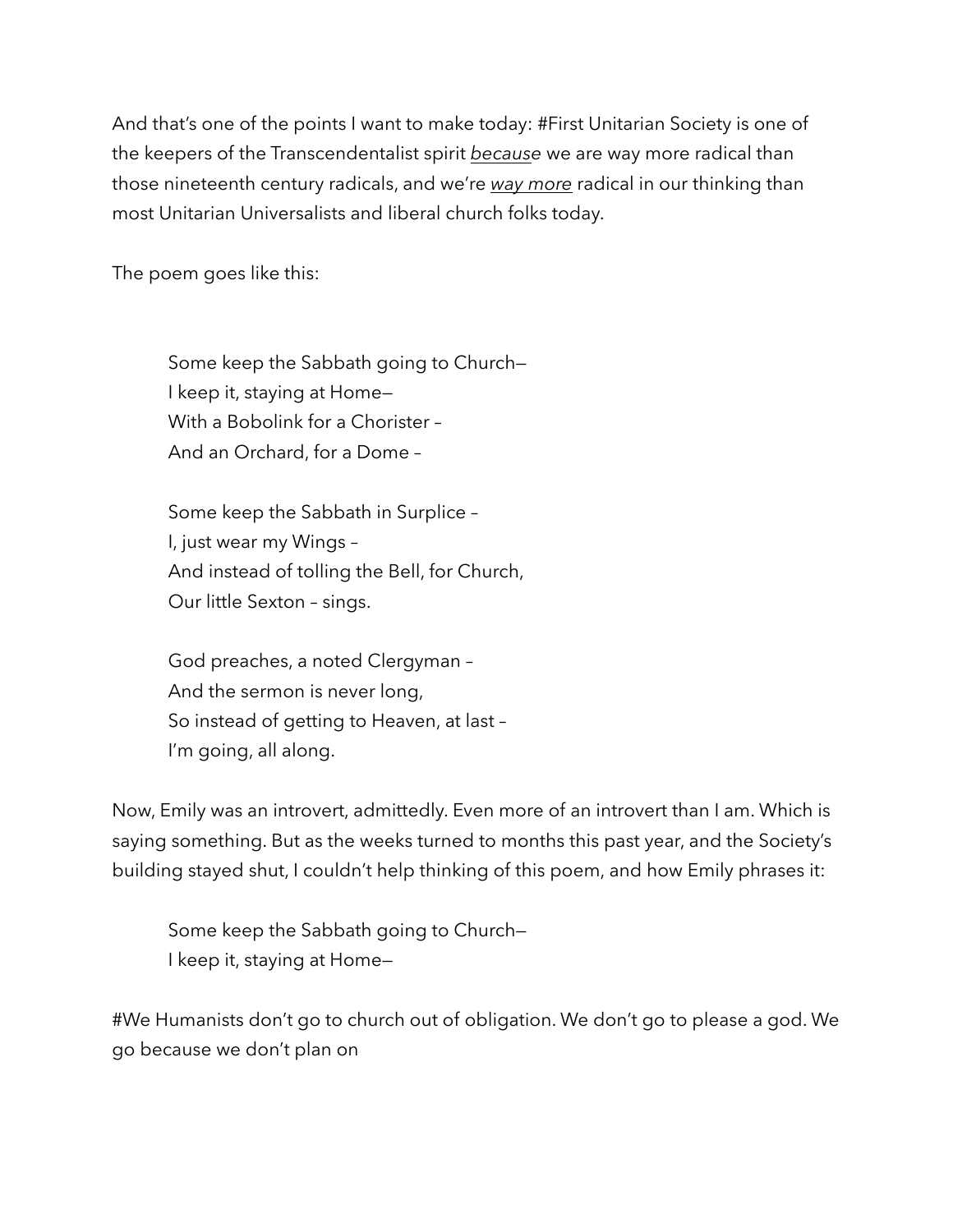getting to Heaven, at last –

because we are indeed,

. . . going, all along.

During these pandemic months, I've heard a lot of horror stories from my fellow ministers of various traditions. And I have to admit when hear the horror stories from the pandemic, that I don't have any horror stories. That's because you—the people of First Unitarian Society—are unique. Self-selected, unique, and amazing human beings. Inheritors of the Transcendentalist spirit: you don't need anyone—especially an old guy like me—telling you how to live, move, and have your being. That's not why you are a part of The Society—it's something else. It's about responsibility.

You, like Emily Dickinson, prefer to hear a bird's song to the pealing of a church bell.

We Humanists–and I think Dickinson fits into this category as well–#we Humanists aren't worried about how to be more holy or even more fully human. We know that all human beings are already holy and fully human.

Rather, #we explore ways to find meaning, purpose, and *fulfillment in being* human. We don't need to dress in what Emily calls "surplice," church vestments. Because we know how to wear our wings.

Rather than searching for salvation, we are looking for ways to live and to love for fully.

We look for beauty and truth not in some far off etherial realm, but right here, right now. As Dickinson puts it,

God preaches, a noted Clergyman – And the sermon is never long . . .